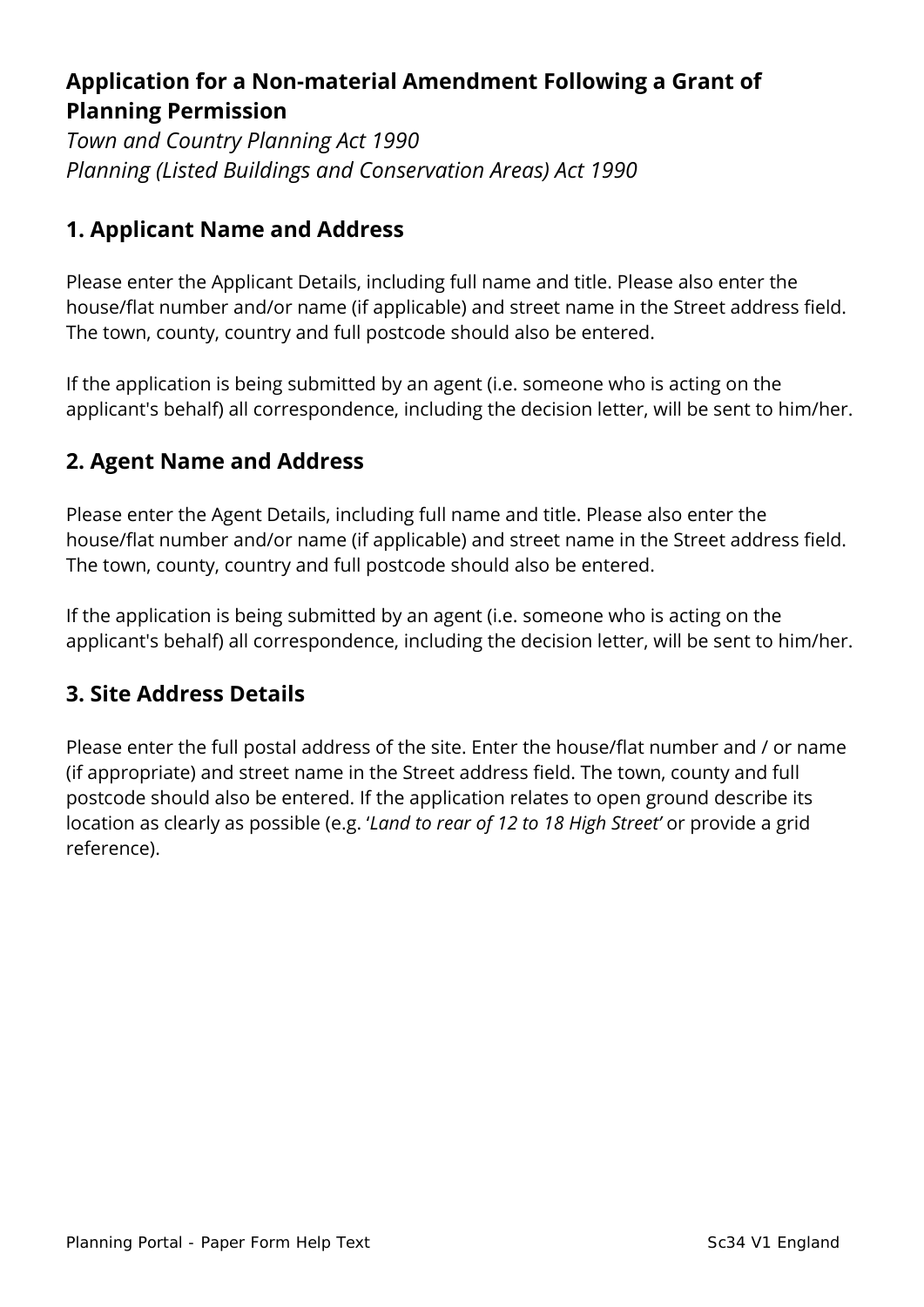## **4. Pre-application Advice**

The local authority may be able to offer (possibly for a fee) pre-application discussions before a formal application is submitted in order to guide applicants through the process. This can minimise delays later in processing the application.

Pre-application discussions can also help you and the planning authority identify areas of concern about your proposed development so that you can give consideration to amending your proposal before the application is submitted. The advice and guidance given to you at the pre-application stage is given in good faith. However, it does not guarantee or supply a definitive undertaking as to whether your proposal is likely to be acceptable.

If you have received pre-application advice from the planning service please indicate the reference/date of any correspondence or discussion and the name of the officer. If you do not know these details then please state '*Unknown*'.

This will assist the Council in dealing with your application as quickly as possible.

## **5. Eligibility**

Only a person who has an interest in the land to which the non-material amendments relates, or someone else acting on their behalf, can apply. Examples of people with a legal interest in the land are:

- A freeholder
- A holder of a lease of over 7 years (whether as head lessee, sub-lessee or tenant of an agricultural holding)
- A mortgagee
- Someone with an estate contract (i.e. an option to acquire a legal interest in the land or a contract to purchase the land)

If you are not the sole owner of all the land to which this application relates, you are required to notify any other owners or tenants of agricultural holdings of this application, as set out in **Article 10(3) of The Town and Country Planning (Development Management** [Procedure\) \(England\) Order 2015.](http://www.legislation.gov.uk/uksi/2015/595/article/10/made)

This notification must state what the application is for, and where the person can view a copy of it, and that any representations about the application must be made to the local planning authority within 14 days of the date when the notice is given.

[Download a copy of the notice.](https://ecab.planningportal.co.uk/uploads/1app/notices/nma_notice.pdf)

*…continued on next page…*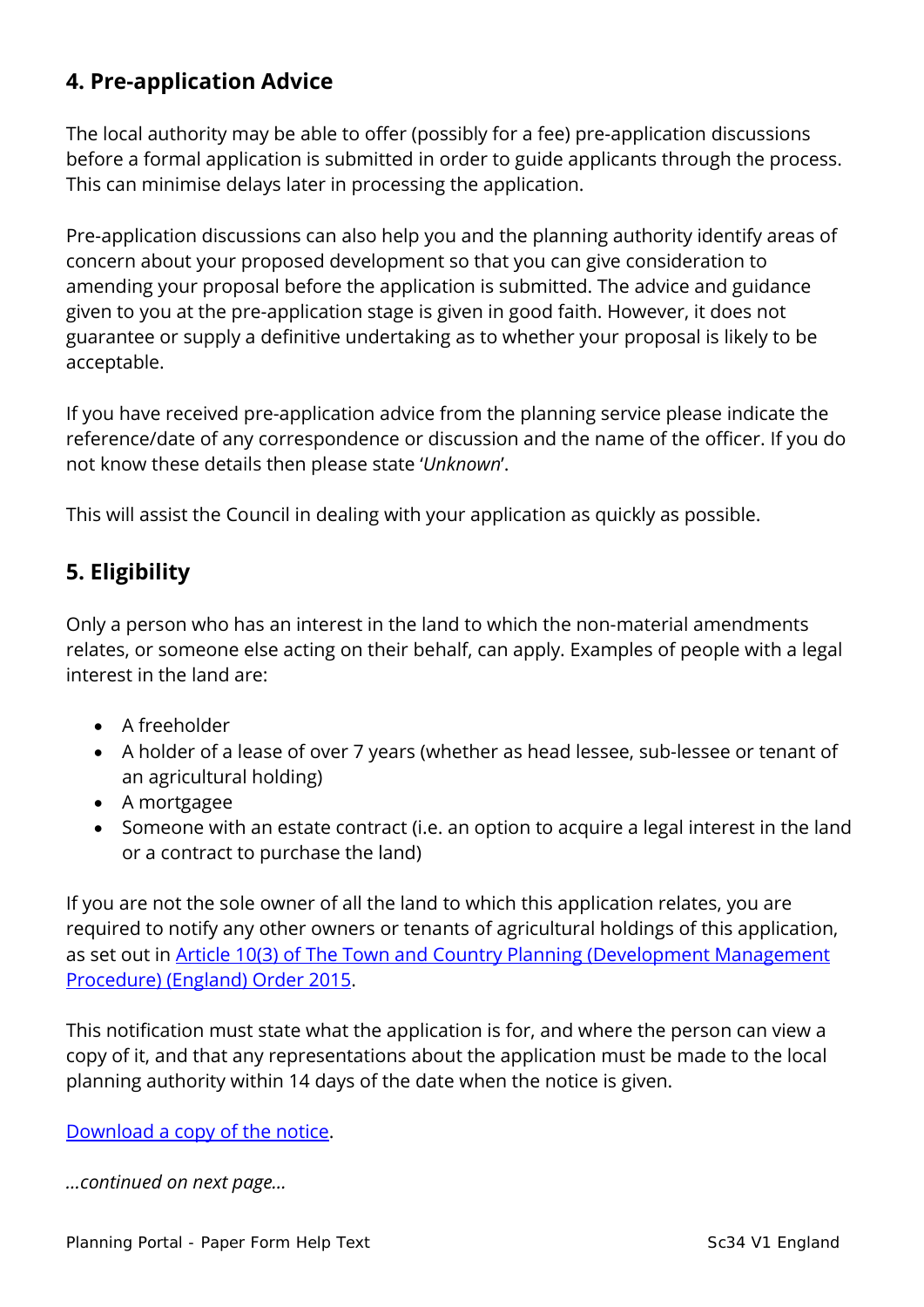If notification has been given under this section, you must include details of everyone notified. It is not necessary as part of this application to seek to identify any unknown owners, as this will have been done as part of the original application.

If you do not have an interest in the part of the land to which the proposed non-material amendment relates, or notification is required under article 10(3) but has not been carried out, you will not be able to proceed with this application.

## **6. Council Employee / Member**

You must declare whether the applicant or agent is a member of the council's staff, an elected member of the Council or related to a member of staff or elected member of the Council.

Serving elected members or planning officers who submit their own planning applications should play no part in their determination and such applications should be determined by the planning committee rather than by planning officers under delegated powers.

For the purposes of this question, 'related to' means related, by birth or otherwise, closely enough that a fair-minded and informed observer, having considered the facts, would conclude that there was a real possibility of bias on the part of the decision-maker in the local planning authority.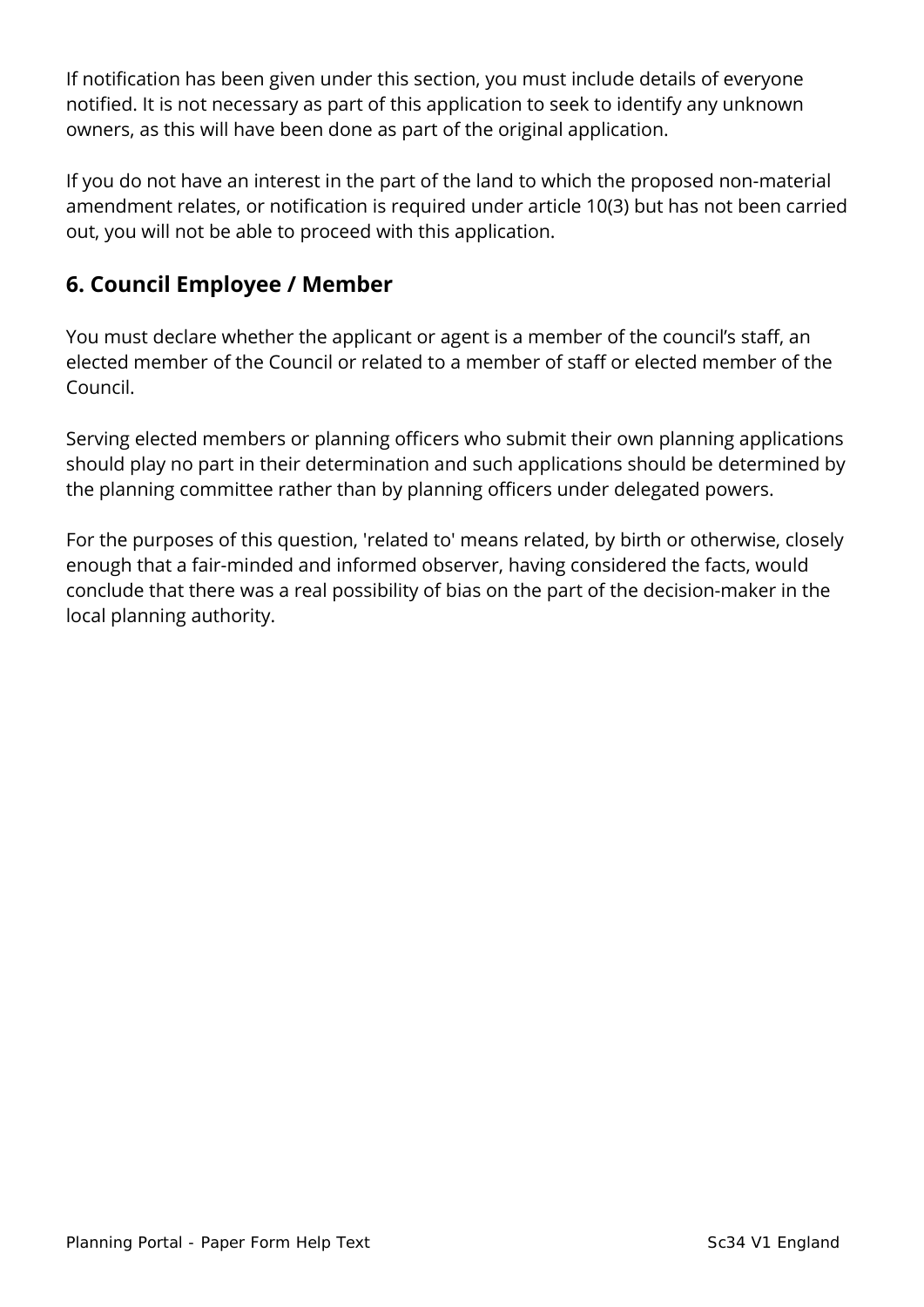# **7. Description of Your Proposal**

Please describe the development or works as shown on the original decision letter.

The original application type will be one of the following:

- Householder planning application
- Householder and conservation area consent
- Householder and listed building consent
- Full planning application
- Outline application some matters reserved
- Outline application all matters reserved
- Full and conservation area
- Full and listed building
- Full and advertisement

The statutory definition for 'householder application' appears in [Article 2\(1\) of The Town](http://www.legislation.gov.uk/uksi/2015/595/article/2/made)  [and Country Planning \(Development Management Procedure\) \(England\) Order 2015](http://www.legislation.gov.uk/uksi/2015/595/article/2/made)

#### A **Householder application** is:

- (a) an application for planning permission for development of an existing dwellinghouse, or development within the curtilage of such a dwellinghouse for any purpose incidental to the enjoyment of the dwellinghouse, or
- (b) an application for any consent, agreement or approval required by or under a planning permission, development order or local development order in relation to such development,

but does not include an application for change of use or an application to change the number of dwellings in a building;

### **8. Non-material Amendment(s) Sought**

Please describe clearly the amendment(s) you wish to make and why you wish to make it. Please provide any plans necessary to show the proposed amendment(s), ensuring that what is shown matches the description on the form. Any plans provided must be to a metric scale and any figured dimensions given in metres and a scale bar should be included. Each plan should show the direction of North.

### **9. Planning Application Requirements**

Use the checklist to ensure that the forms have been correctly completed and that all relevant information is submitted.